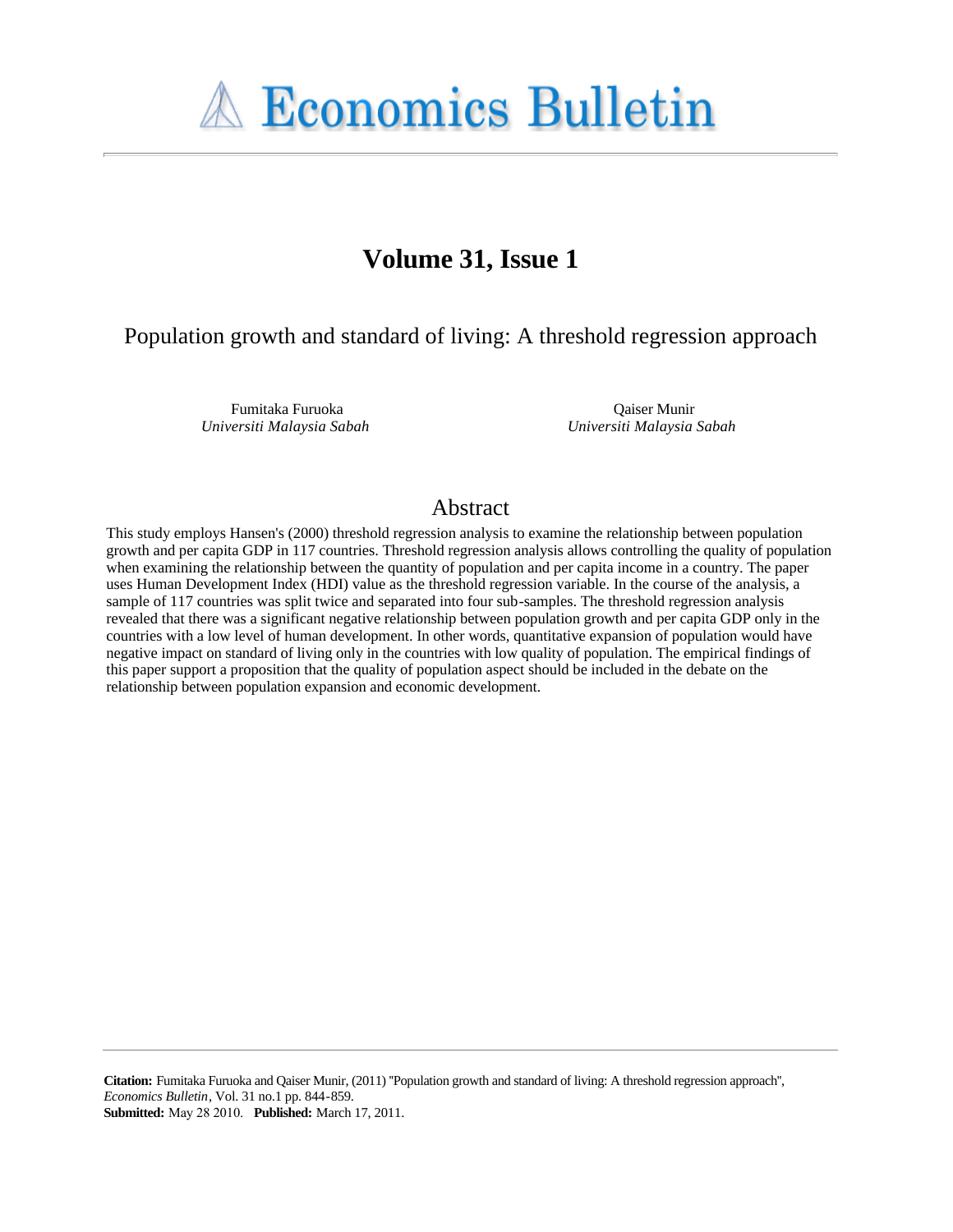#### **Introduction**

Relationship between the expanding world population and the standard of living or income level has generated a considerable interest among researchers, policymakers, and the general public. A number of factors, such as the "oil shock" in the 1970s, and the more recent warnings of an impending food crisis have exacerbated the worries about negative impacts of the rapidly growing population on the world economy and the quality of life. New forms of the Malthusian idea of limited resources, especially food supplies and energy, have appeared.

The relationship between the upward demographic trend and the income level has been described as "a complex one, and the historical evidence is ambiguous, particularly concerning what is cause and what is effect" (Thirlwall 1994:143). No consensus has been achieved as to whether population expansion is beneficial or detrimental to the living standard or the per capita income. The relationship between population growth and per capita income could be considered as positive when the expanding population in a country propels its economic development, encourages competition in business activities and stimulates the market growth. On the other hand, the relationship could be considered as negative when the increase of population becomes an impediment to the country's economic development because the rapid expansion of population increases dependency burden (i.e., the number of people who are considered to be economically unproductive, such as children and the elderly). The view that the increasing world population has a negative impact on living standards has been prevailing since Thomas Malthus (1798) warned about the calamitous consequences of "over-population" more than two centuries ago. However, not all modern scholars share this opinion. For example, Simon (1996:589) points out that human beings is "the ultimate resource" that contributes to economic development.

Numerous research studies have been done on a long-run relationship between population growth and income level (e.g., Ahlburg 1996; Bucci and La Torre 2007; Dawson and Tiffin 1998; Easterlin 1967; Kelley and Schmidt 1996; Kuznets 1967; Simon 1992; Thirlwall 1972; Thornton 2001). A majority of the earlier studies used cross-section regression analysis, and established a negative relationship between population expansion and income level. However, considerable methodological problems arise from the use of the cross-section regression. For example, such analyses tended to suffer from the problem of heteroskedasticity. On the other hand, the main problem in the earlier research studies that used time-series regression analysis is a lack of adequate data sets.

In recent years, the availability of reliable data sets has promoted further research on the relationship between population growth and economic development. Dawson and Tiffin (1998) employed time-series data to examine a long-run relationship between population growth and living standard in India. They used augmented Dickey-Fuller (ADF) unit root test and Johansen co-integration test to analyze the co-integrating relationships between the two variables. As the findings indicated, no long-run equilibrium relationship could be detected between population expansion and income level in India. The researchers concluded that "…Population growth neither causes per capita income growth nor is caused by it" (Dawson and Tiffin 1998:154).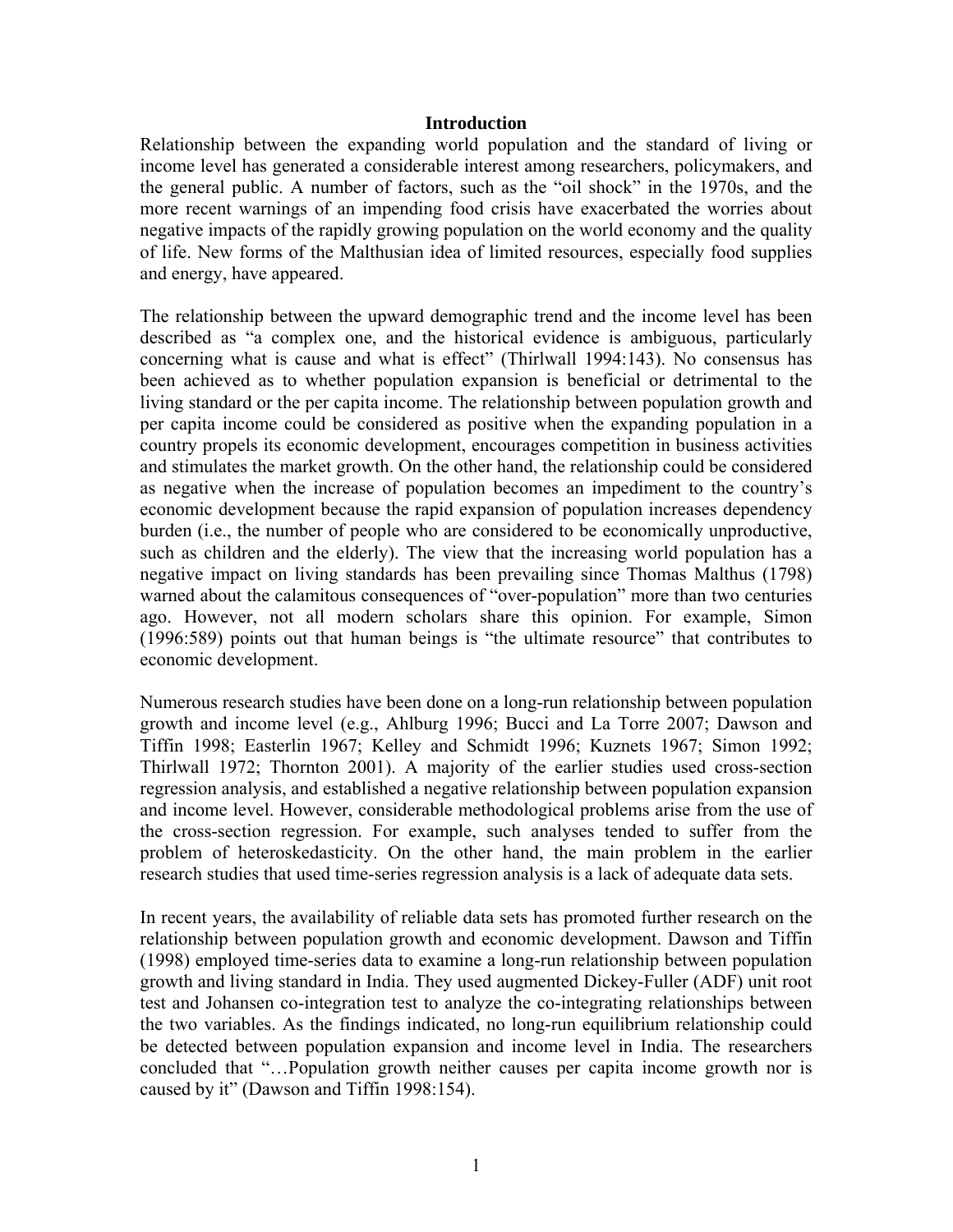John Thornton (2001) examined a long-run relationship between population expansions and economic growth in seven Latin American countries, i.e. Argentina, Brazil, Chile, Colombia, Mexico, Peru, and Venezuela. The findings of the study supported the conclusion reached by Dawson and Tiffin (1998). As Thornton (2001:466) maintained, "A long-run relation between population and real per capita GDP does not appear to exist; hence, population growth neither causes growth of per capita GDP nor is caused by it".

A more recent research study by Bucci and La Torre (2007) employed a two-sector endogenous growth model. The researchers contended that population growth mignt have either a negative or an ambiguous effect on economic development. The former would be in evidence when physical capital and human capital are substitute. On the other hand, when physical capital and human capital are complementary, the effect of the population growth on economic development becomes ambiguous. Turnemaine (2007) developed a model in which technical progress, human capital, and population interact endogenously to analyze the relationship between population growth and per capita growth. He concluded that population growth could have both positive and negative impacts on the economic development; the outcome would depend on the relative contribution of the population and human capital to the economy.

Klasen and Lawson (2007) used cross-country data and panel data in their analysis. The findings indicate a negative relationship between population expansion and economic performance. According to the researchers, all of the regressions of per capita economic growth indicated that "population growth has a highly significant negative influence on per capita economic growth" (Klasen and Lawson 2007:11). Thus, the findings of the previous cross-sectional research studies tended to indicate that the relationship between population growth and living standard was negative. In other words, in countries with a low population growth the per capita income was higher while in countries with a high population growth the per capita income was lower (see Figure 1).

An important aspect omitted from the debate on the expansion of the world population is population quality. A Nobel Prize laureate, Theodore Schultz, argued that mainstream economists tended to put stress on the issue of the finite resources rather than to consider the value of the population quality. He highlighted the measurable gains that the improvements in the population quality could bring to the economic development in developing nations (Schultz 1979). Becker and Tomes (1976) maintained that the quality of population or human capital could eventually substitute the quantity of population. In a long run, as a country becomes more prosperous the increase in demand for a high quality human resource would lead to the reduction of the population quantity. In other words, as a country develops economically people tend to have fewer children which means that economic development could offer a solution for over-population.

The present study focuses on the quality of population aspect. It examines the relationship between population growth and living standard or per capita GDP in 117 countries using the threshold regression analysis (Hansen 2000). The threshold regression analysis allows controlling the *quality* of population when running a regression that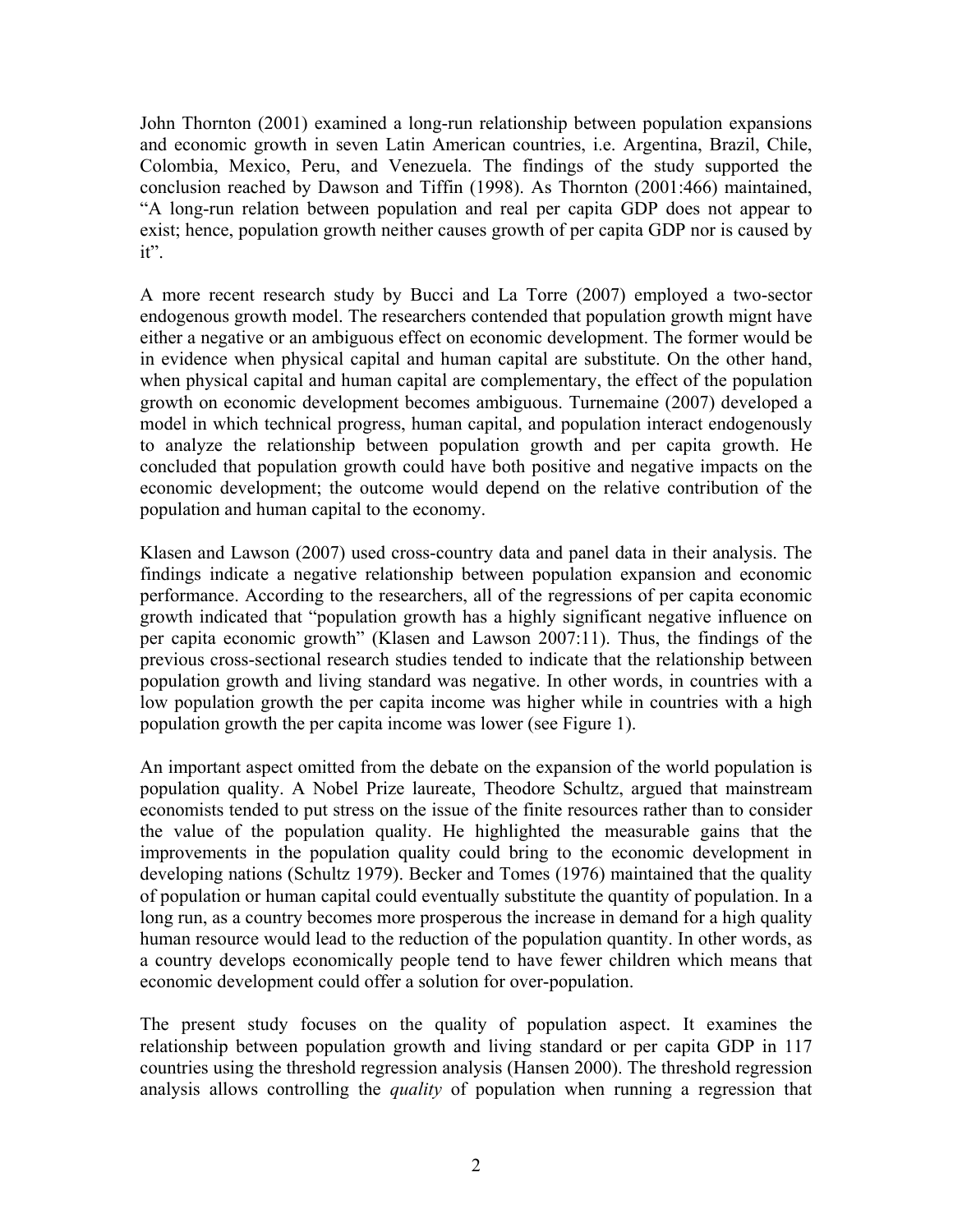investigates the relationship between the *quantity* of population and economic development. This study employs Human Development Index (HDI) value as a proxy to measuring the quality of population. Following the introductory section, Section two briefly explains Hansen's threshold regression model. Section three reports the empirical findings while Section four offers concluding remarks.

#### **Hansen's threshold regression method**

Hansen (2000) developed a new statistical analysis for threshold effect and constructed asymptotic confidence intervals for the threshold parameters. According to Hansen, an exogenously given variable, called the threshold variable, is used to split a sample into two regimes. The current paper employed the threshold regression analysis to examine the relationship between population expansion and standard of living. The source of data was the United Nations Development Program's *Human Development Report 2007/2008*  (UNDP 2009).

Hansen's threshold estimation is based on a two-regime structural equation as follows

$$
y_i = \theta_1 x_i + e_{1i} \qquad \qquad \text{if } q_i \le \gamma \tag{1}
$$

$$
y_i = \theta_2 x_i + e_{2i} \qquad \qquad \text{if } q_i > \gamma \tag{2}
$$

where γ denotes threshold value, *y* is dependent variable, *x* is independent variable, *q* is threshold variable, *θ* is slope coefficient, and *e* is error term.

Since the threshold value is unknown *a priori,* it should be estimated in addition to the other parameters. In cases when the threshold variable is smaller than the threshold value, the model estimates equation 1. On the other hand, when the threshold variable is larger than the threshold value, the model estimates equation 2.

In the current study the OLS regression without the threshold value could be expressed as

$$
GDP_i = \beta_0 + \beta_1 POP_i + \beta_2 Infant_i + \beta_3 Gini_i + \varepsilon
$$
\n(3)

where  $\beta_0$  is intercept,  $\beta_1$ ,  $\beta_2$  and  $\beta_3$  are slope coefficients,  $\varepsilon$  is error term,  $GDP_i$  is a natural log of the per capita Gross Domestic Product (GDP) at Purchasing Power Parity (PPP) in country *i*; *POP* is annual growth rate of population from 1975 to 2005 in country *i*; *Infant*  is infant mortality rate in country *i* in the year 2005; *Gini* is the Gini coefficient in country *i*.

The threshold regression can be expressed as

$$
GDPi=(\beta_{10}+\beta_{11}POP_i+\beta_{12} Infanti_i+\beta_{13} Gini_i)d\{HDIi \leq \gamma\}+(\beta_{20}+\beta_{21} POP_i+\beta_{22} Infanti_i+\beta_{23} Gini_i)d\{HDIi > \gamma\} + \varepsilon
$$
\n(4)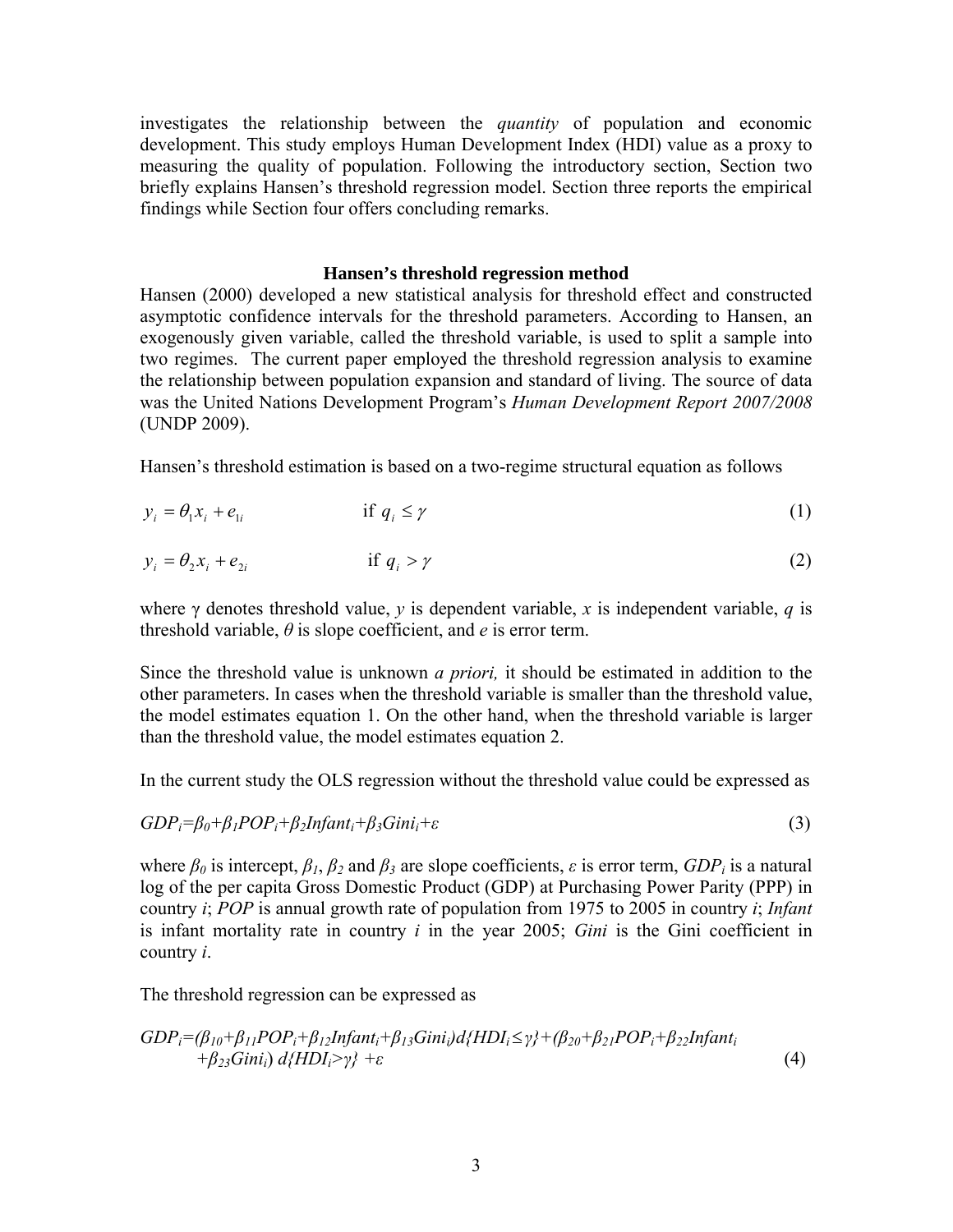where *d{.}* is the indicator function; *d{HDIi*≤*γ}* equals to 1, and *d{HDIi>γ}* equals to 0. If *HDI<sub>i</sub>* is equal to or less than the threshold value, this indicates a regression estimate of the "first regime". On the other hand, if  $d$ {*HDI*<sub>*i*</sub> $\leq$ *γ*} equals to 0, and  $d$ {*HDI*<sub>*i*</sub> $>$ *γ*} equals to 1 if *HDI<sub>i</sub>* is greater than the threshold value which indicate the regression estimate of the "second regime". Further, in equation  $(4)$ ,  $HDI<sub>i</sub>$  is the human development index in country *i* in the year  $2005$ .<sup>[1](#page-4-0)</sup>

As the first step, this study examined whether there was a threshold effect in equation (4). According to Hansen (1996, 1997, 2000), the threshold effect is defined as the difference in the slope coefficients between the first and the second regimes. The null hypothesis is there is no threshold (i.e., no difference in the slope coefficients between the two regimes). The heteroskedasticity-consistent Lagrange multiplier (LM) test can be used to test this hypothesis.

As the next step, this study proceeded to examine the threshold value. Hansen (1996, 1997, 2000) suggests that an appropriate estimation method for this purpose is the Least Square (LS). Under an assumption that the residual is *iid*  $N(0, \sigma^2)$ , Least Square is equivalent to the Maximum Likelihood Estimation (MLE). The LS estimate of the residual variance or  $\hat{\sigma}_r^2(\gamma)$  can be expressed as

$$
\hat{\sigma}_T^2(\gamma) = \frac{S_T(\gamma)}{T} = \frac{1}{T} \sum_{t=1960}^{2007} \hat{e}_t(\gamma)^2
$$
\n(5)

where *T* is number of observations in the time-series data,  $S_T(y)$  is the residual sum of squares, and *e* is the residual. The LS estimate of *γ* or  $\hat{\gamma}$  is the value that minimizes the residual variance:

$$
\hat{\gamma} = \operatorname{argmin} \hat{\sigma}_T^{-2}(\gamma) \tag{6}
$$

where *argmin* stands for the argument of the minimum. The null hypothesis of no threshold effect is tested by the standard F-statistic. The F-statistic can be calculated as follows

$$
F_T = T \frac{S_T^0 - S_T^1(\hat{\gamma})}{S_T^1(\hat{\gamma})}
$$
\n(7)

where  $S_T^0$  is the residual sum of squares based on equation (3), and  $S_T^1(\hat{\gamma})$  is the residual sum of squares based on equation (4). If the residual is conditionally heteroskedastic, a heteroskedastic-consistent Lagrange multiplier (LM) statistic can be used to test the null

<span id="page-4-0"></span> 1 Human Development Index (HDI) is a comprehensive and also a composite socio-economic development indicator, which is used to rank countries by the level of human development. On the other hand, per capita GDP is employed to rank countries merely by the income level, without paying attention either to the levels of heath and longevity or to the education and knowledge levels.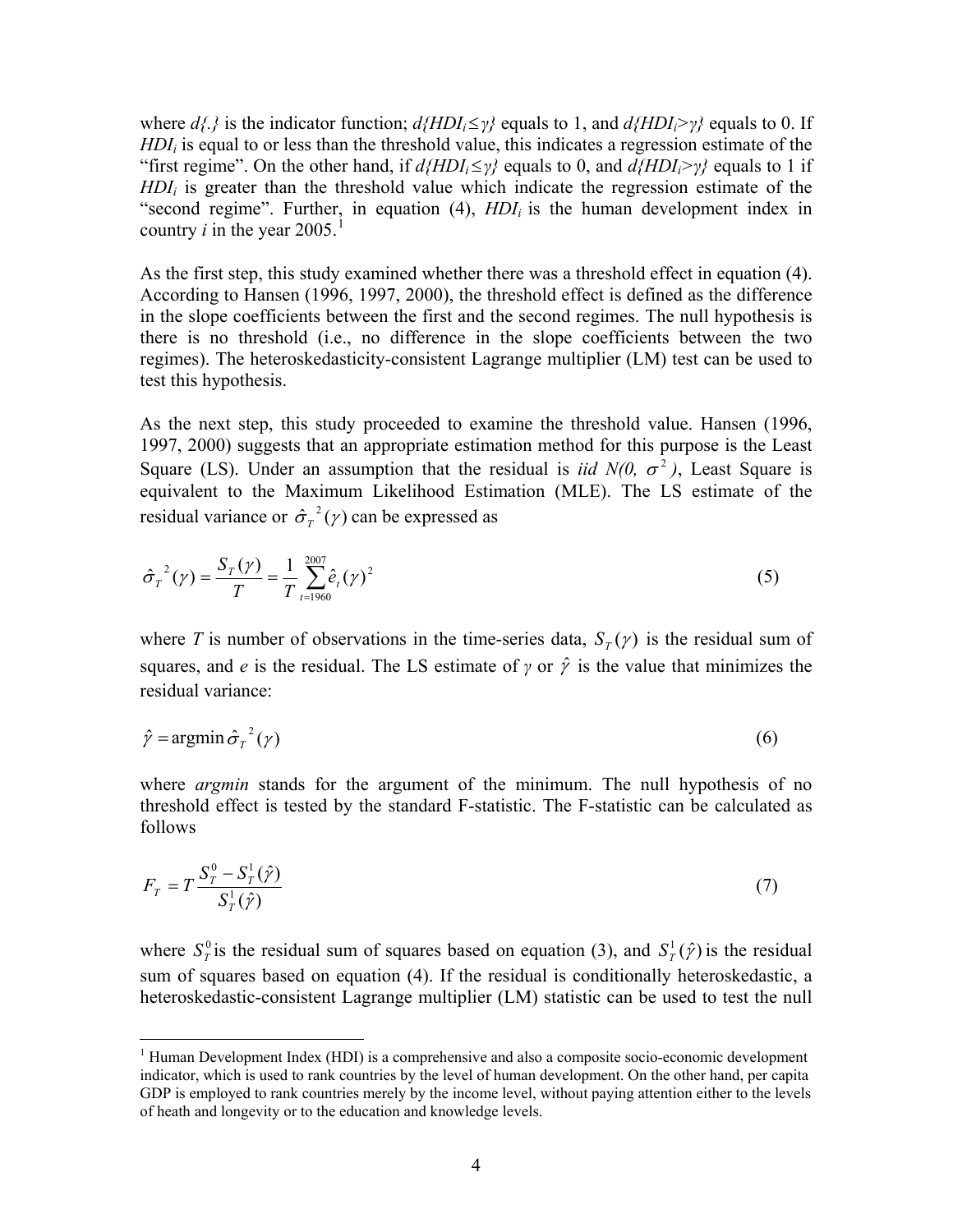hypothesis. However, the asymptotic distribution of the LM statistic is not a chi-squared distribution. The bootstrap procedure was used to approximate its asymptotic distribution and to obtain the critical values.

As the third step, this study proceeded to form a confidence level for *γ*. According to Hansen (1996, 1997, 2000), a common method to form a confidence level is through inversion of the Wald statistic. The threshold regression is an example when the Wald statistic has poor finite sample behaviour. This is because asymptotic sampling distribution depends on an unknown parameter. Therefore, Hansen suggested employing the likelihood ratio (LR) statistic to form the confidence level for *γ*. The LR statistic can be calculated as

$$
LR_T(\gamma_0) = \frac{S_T(\lambda_0) - S_T(\hat{\gamma})}{S_T(\hat{\gamma})}
$$
\n(8)

where  $\gamma_0$  is the actual or specific threshold value, and  $\hat{\gamma}$  is an estimated threshold value. The confidence interval can be constructed as

$$
\hat{\Gamma} = \{ \gamma : LR_T(\gamma) \le c \} \tag{9}
$$

where  $\hat{\Gamma}$  is an asymptotic *C*-level confidence region for *γ*, and *c* is the  $100 \times C$  percentile of the asymptotic distribution of the LR statistic.

#### **Empirical Findings**

The present study examined the relationship between population growth and economic development using the HDI value as the threshold variable. In other words, the HDI was used to split the countries into several groups.

First of all, the heteroskedasticity-consistent Lagrange multiplier (LM) test was carried out to examine whether there were sample splits based on the HDI value. Upon running 1000 bootstrap replications, the LM statistic was 43.72, and its *p*-value was 0.01. This means that the LM test strongly rejected the null hypothesis of no threshold, which suggests that there might be a sample split based on the HDI value.

Figure 2 displays a graph featuring the normalized likelihood ratio (LR) as a function of the threshold in the HDI values. As the Figure shows, the least squares (LS) estimate of *γ*, which minimizes the residual variance as well as the LR statistic, was 0.804. The confidence interval was [0.804, 0.804]. This may indicate that the threshold estimate was very precise and the confidence interval was very tight.

The threshold value of 0.804 separated the 117 countries in the data into two subsamples, namely, into 39 countries with a high level of human development, and 78 countries with a low level of human development. The HDI value was used as the threshold variable to analyze each of these two subsamples. The heteroskedasticity-consistent LM test was used to examine whether there was a sample split in the first subsample of 39 countries.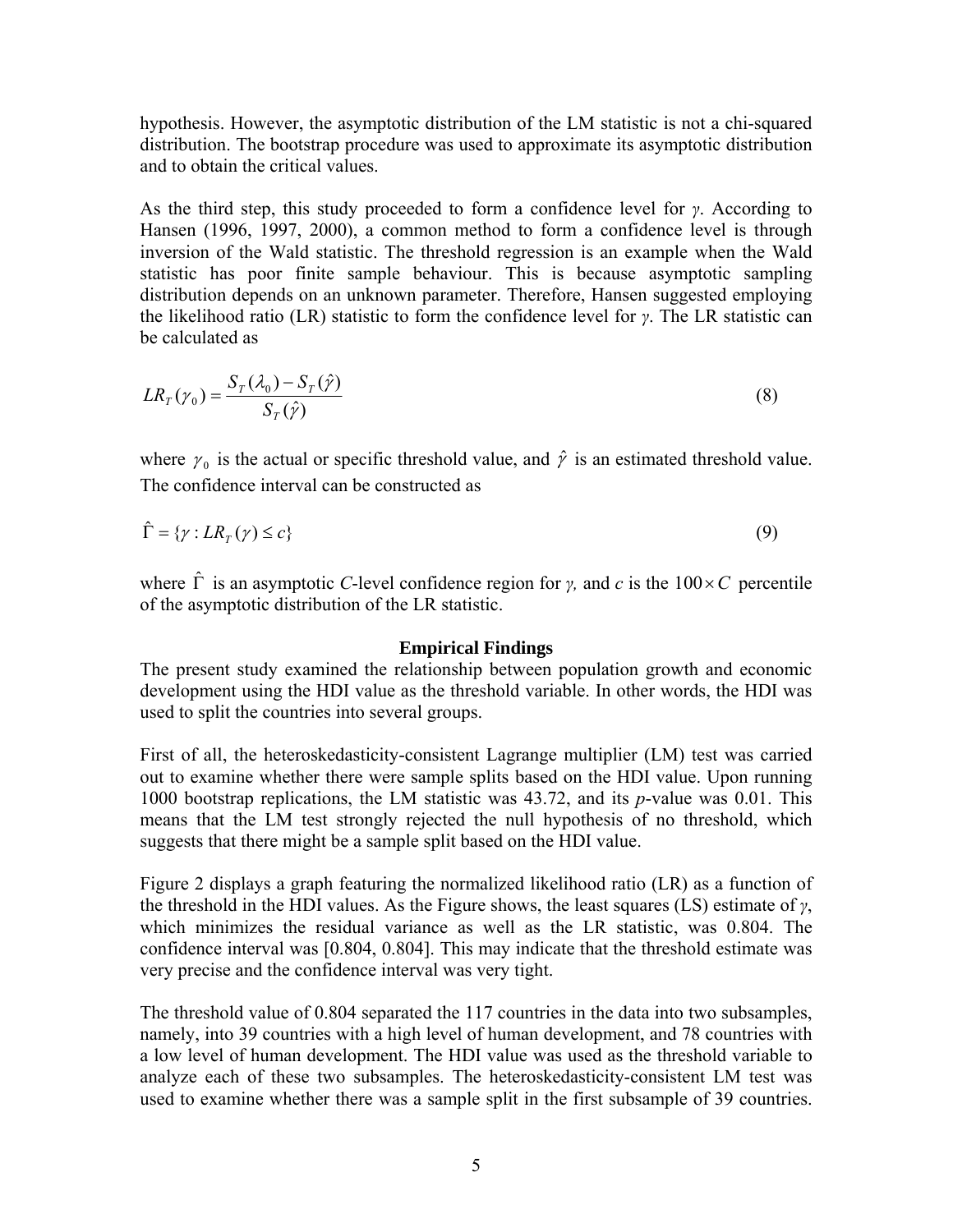Upon running 1000 bootstrap replications, the LM statistic was 18.34, and its *p*-value was 0.01. Thus, the LM test rejected the null hypothesis of no threshold which means that, in the first subsample, there might be a sample split based on the HDI value.

As Figure 3 shows, the LS estimate of *γ*, which minimizes the residual variance as well as the LR statistic, was 0.921. The confidence interval was [0.870, 0.935] and it contained 9 out of the 39 countries. This finding indicates that the threshold estimate was precise and the confidence interval was tight.

The threshold value of 0.921 divided the 39 countries with a high level of human development into two subsamples, namely, 22 countries with a very high level of human development, and 17 countries with a high level of human development.

Next, the heteroskedasticity-consistent LM test was used to examine whether there was a sample split in the subsample of the 78 countries with a low level of human development. After running 1000 bootstrap replications, the LM statistic was 13.39, and its *p*-value was 0.02. Thus, the LM test rejected the null hypothesis of no threshold. This means that there might be a sample split based on the HDI value in this subsample of countries.

Figure 4 shows that the estimate of the threshold value, which minimizes the residual variance as well as the LR statistic, was 0.534. The confidence interval was [0.534, 0.534], and it contained 9 out of the 78 countries. This indicates that the threshold estimate was very precise and the confidence interval was very tight. The threshold value of 0.534 further separated the 78 countries into two subsamples, namely, 28 countries with a very low level of human development and 50 countries with a low level of human development.

To summarize, the threshold variable (i.e., HDI) significantly split the sample of 117 countries into two regimes. In the two-regime model, the first regime consisted of 78 countries with a low level of human development (i.e., where the HDI value was equal to or less than 0.804) while the second regime consisted of 39 countries with a high level of human development (i.e., where the HDI value was greater than 0.804).

Furthermore, the threshold variable significantly split these two subsamples into four regimes. For the four-regime model, the first regime consisted of 28 countries with a very low level of human development (i.e. where the HDI value was less than or equal to 0.534); the second regime consisted of 50 countries with a low level of human development (i.e., where the HDI value was greater than 0.524 but less than or equal to 0.804). The third regime consisted of 17 countries with a high level of human development (i.e., where the HDI value was greater than 0.804 but less than or equal to 0.921); the fourth regime consisted of 22 countries with a very high level of human development (i.e., where the HDI value was greater than 0.921).

This study proceeded to analyze the relationship between population growth and per capita GDP in the different regimes. Table 1 reports the empirical results of the threshold regression analysis of the two-regime model, namely, Regime 1 which included 78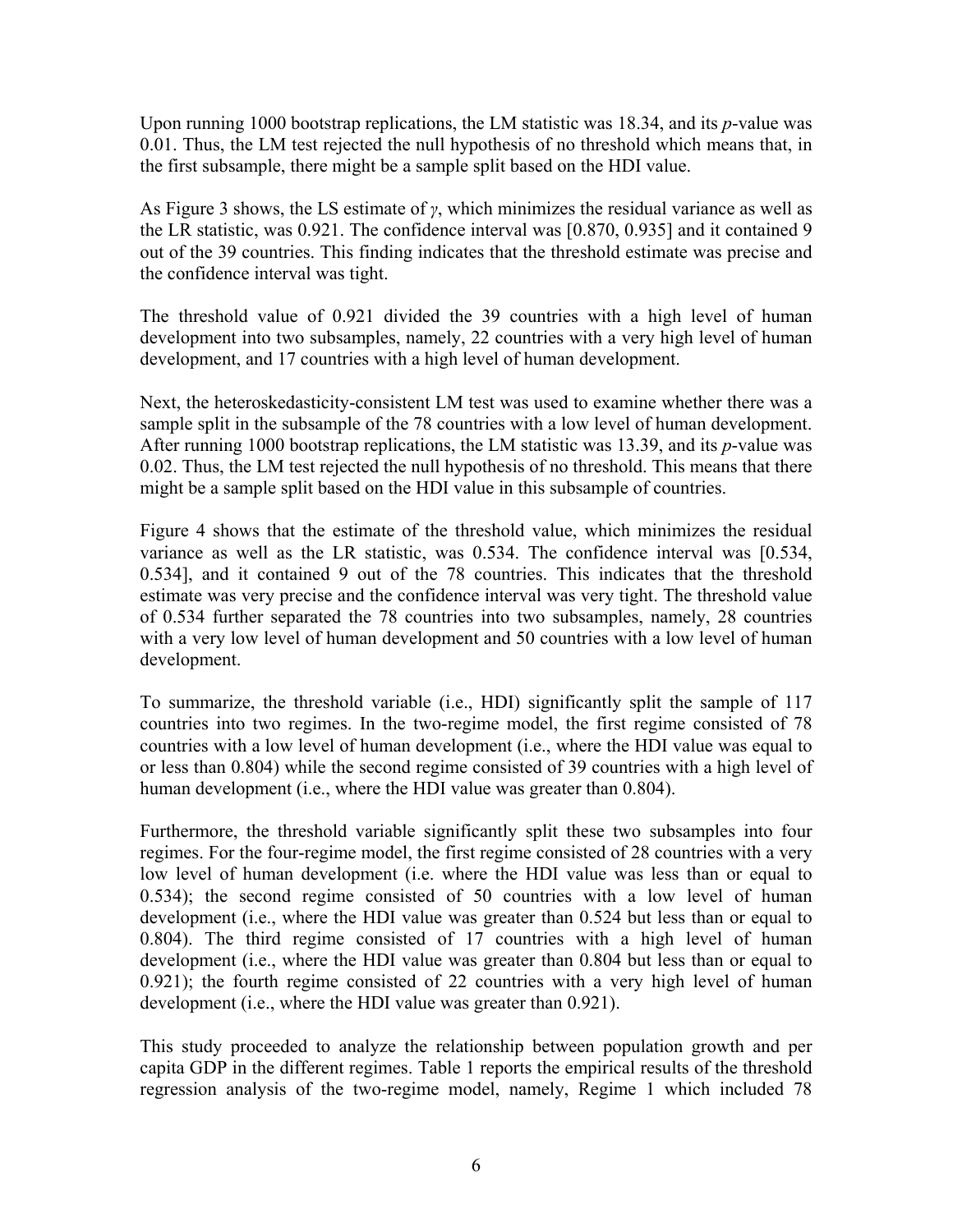countries with a low level of human development, and Regime 2 which included 39 countries with a high level of human development.

As Table 1 indicates, infant mortality had a significant negative relationship with the per capita GDP in these two regimes. Infant mortality rate can indicate the level of medical care and the public heath condition in a country. Countries with an inferior medical care and a poor public health condition tend to be in a lower income level bracket. On the other hand, as seen in the table the Gini coefficient, which can be used to measure income inequality in a country, had a significant positive association with living standard only in the countries with a low level of human development. This means that among these 78 nations, the countries with a relatively high income disparity tended to have a higher living standard.

Further, as Table 1 shows, the threshold regression analysis revealed that there was a significant negative relationship between population growth and per capita GDP only in the countries with a low level of human development. In the countries with a high level of human development, the relationship between population growth and the per capita income level was positive but nonsignificant. In other words, a large quantitative expansion of population in the countries with a low level of human development tended to be associated with a lower per capita income. However, there was no such an association in the countries with a high level of human development.

As a next step, the study carried out the threshold regression analysis of all the four regimes. As Table 2 shows, infant mortality rate had a significant negative relationship with per capita GDP in all regimes except Regime 4 which included the countries with a very high level of human development.<sup>[2](#page-7-0)</sup> This finding indicates that countries with a substandard medical care and an inferior public health condition tended to have a sluggish economic growth.

Further, as shown in Table 2, the Gini coefficient had a significant positive association with per capita income only in the countries with a low level of human development. This means that among the 50 countries with a low level of human development, the nations with a relatively high income inequality tended to have a higher living standard.

More importantly, as Table 2 reports, a significant negative relationship between population growth and per capita GDP was detected only in the countries with a low level of human development. In support to the findings from the two-regime model, the relationship was nonsignificant in the countries with a high and a very high level of human development.

 $\overline{a}$ 

<span id="page-7-0"></span> $2^{2}$  In all of the 22 countries with a very high level of human development infant mortality rate was very low. The highest mortality rate of 6 deaths per 1000 live births was in the USA while the lowest infant mortality rate of 3 deaths per 1000 live births was in Norway, Sweden, Finland, Japan, and Singapore. A relatively small variance in the infant mortality rate (between 6 to 3 deaths per 1000 live births) in these countries prevented the analysis from capturing the relationship between the infant mortality and the per capita income.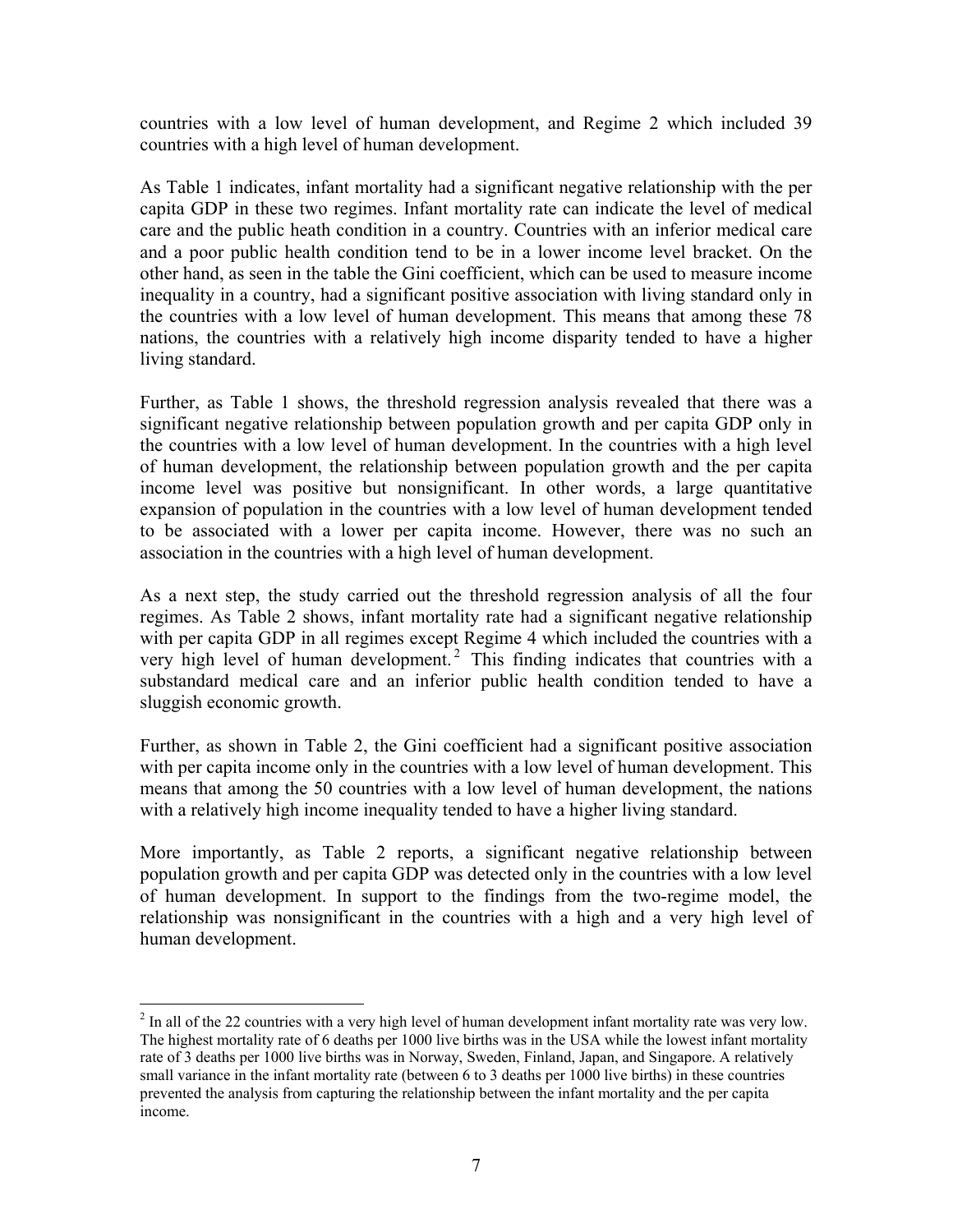However, contradicting the findings from the two-regime model, no significant relationship between the two variables was found in the countries with a very low level of human development. An explanation for this could be that all of the 28 countries with a very low level of human development are among the poorest developing countries in the world. They are plagued by serious social, economic and political problems, such as famine, political instability, or the war. Thus, in these countries, a low population growth rate does not seem to be associated with standard of living.

To summarize, the threshold regression analysis done in this study revealed that there was a significant negative relationship between population growth and per capita GDP only in the countries with a low level of human development. In other words, these findings indicate that quantitative expansion of population combined with a relatively low quality of population had a negative association with living standard.

#### **Conclusion**

The current paper employed Hansen's threshold regression method to examine the relationship between population growth and per capita GDP in 117 countries. The threshold regression analysis allows researchers to control the quality of population when running a regression on the relationship between the quantity of population and per capita income in a country. The study used the Human Development Index (HDI) value as the threshold variable which is a proxy to measuring the quality of population.

The threshold regression analysis revealed that there was a significant negative relationship between population growth and per capita GDP only in the countries with a low level of human development. In other words, quantitative expansion of population would have negative impact on standard of living only in the countries with a low quality of population. The empirical findings of this paper support a proposition that the quality of population aspect should be included in the debate on the relationship between population expansion and economic development.

Though this study used Human Development Index to gauge the quality of population, other variables can be used for this purpose, such as educational level, skill development level, health condition, etc. Future research studies on this topic may want incorporate one or more of these variables as a control variable.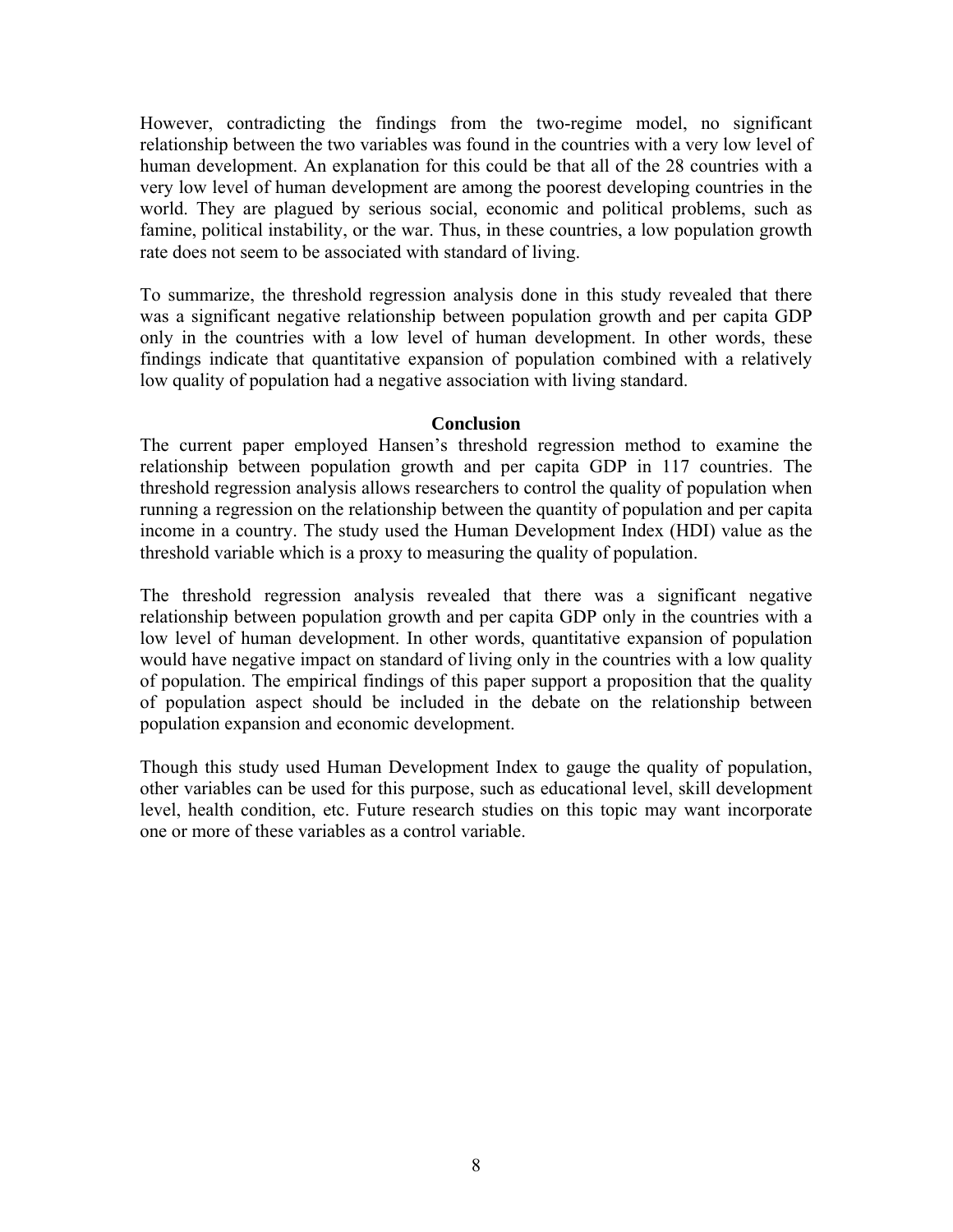#### **References**

Ahlburg, Dennis A. (1996), Population and poverty, in Dennis A. Ahlburg, Allen C. Kelley and Karen Oppenheim Mason, eds., *The impact of population growth on wellbeing in developing countries,* Berlin: Springer: 219-258.

Becker, Gray S., and Nigel Tomes (1976), Child endowments and the quantity and quality of children, *Journal of Political Economy* **84**(2): 142-162.

Bucci, Alberto, and Davide La Torre (2007), Population and economic growth with human and physical capital investments, Departmental Working Paper 2007-45, Department of Economics, University of Milan.

Dawson, D.J., and Richard Tiffin (1998), Is there a long-run relationship between population growth and living standard? The Case of India, *Journal of Development Studies* **34**(5): 149-156.

Easterlin, Richard A. (1967), Effect of population growth in the economic development of developing countries, *The Annals of the American Academy of Political and Social Sciences* **369**: 98-108.

Hansen, Bruce E. (2000), Sampling splitting and threshold estimation, *Econometrica,*  **68**(3): 575-603.

Hansen, Bruce E. (1997), Inference in TAR model, *Studies in Nonlinear Dynamics and Econometrics* **2**(1): 1-14.

Hansen, Bruce E. (1996), Inference when a nuisance parameter is not identified under the null hypothesis, *Econometrica* **64**(2): 413-430.

Kelley, Allen C., and Robert M. Schmidt (1996), Toward a cure for the myopia and tunnel vision of the population debate: A dose of historical perspective, in Dennis A. Ahlburg, Allen C. Kelley and Karen Oppenheim Mason, eds., *The impact of population growth on well-being in developing countries,* Berlin: Springer:11-35.

Klasen, Stephan, and David Lawson (2007), The impact of population growth on economic growth and poverty reduction in Uganda, Departmental Working Paper 133, Department of Economics, University of Goettingen.

Kuznets, Simon (1967), Population and economic growth, *American Philosophical Society Proceeding* **2**: 170-193.

Malthus, Thomas (1798), *An essay of the principle of population and a summary view of the principles of population,* London: Pickering.

Schultz, Theodore W. (1979), Investment in population quality throughout low-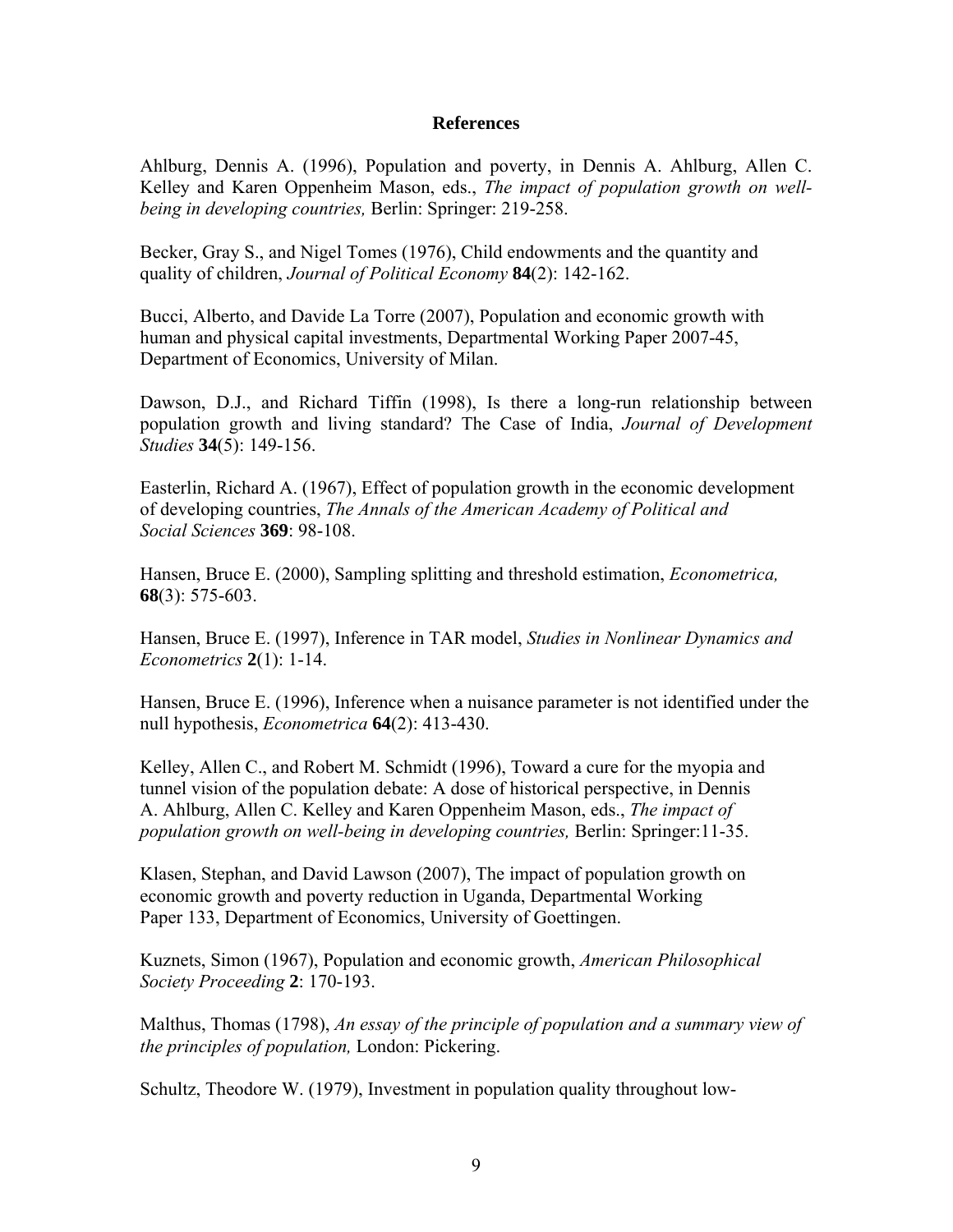income countries, in Philip M. Hauser, ed., *World population and development: challenges and prospects,* Syracuse: Syracuse University Press: 339-360.

Simon, Julian L. (1992), *Population and developing countries,* Princeton, N.J.: Princeton University Press.

Simon, Julian L. (1996), *The ultimate resource,* Princeton, N.J.: Princeton University Press.

Thirlwall, Anthony P. (1972), A cross-section study of population growth and the growth of output and per capita income in a production function framework, *The Manchester School* **40**: 339-359.

Thirlwall, Anthony P. (1994), *Growth and development,* Basingstoke: Macmillan Press.

Thornton, John (2001), Population growth and economic growth: Long-run evidence from Latin America *Southern Economic Journal* **68**(2): 464-468.

Tournemaine, Frederic (2007), Can population promote income per-capita growth? A balanced perspective, *Economics Bulletin* **15**(8): 1-7.

United Nation Development Program (2009), *Human development report 2007/2008.* Available from http://hdr.undp.org/en/statistics/data/hdi2008/, [accessed August 8, 2009].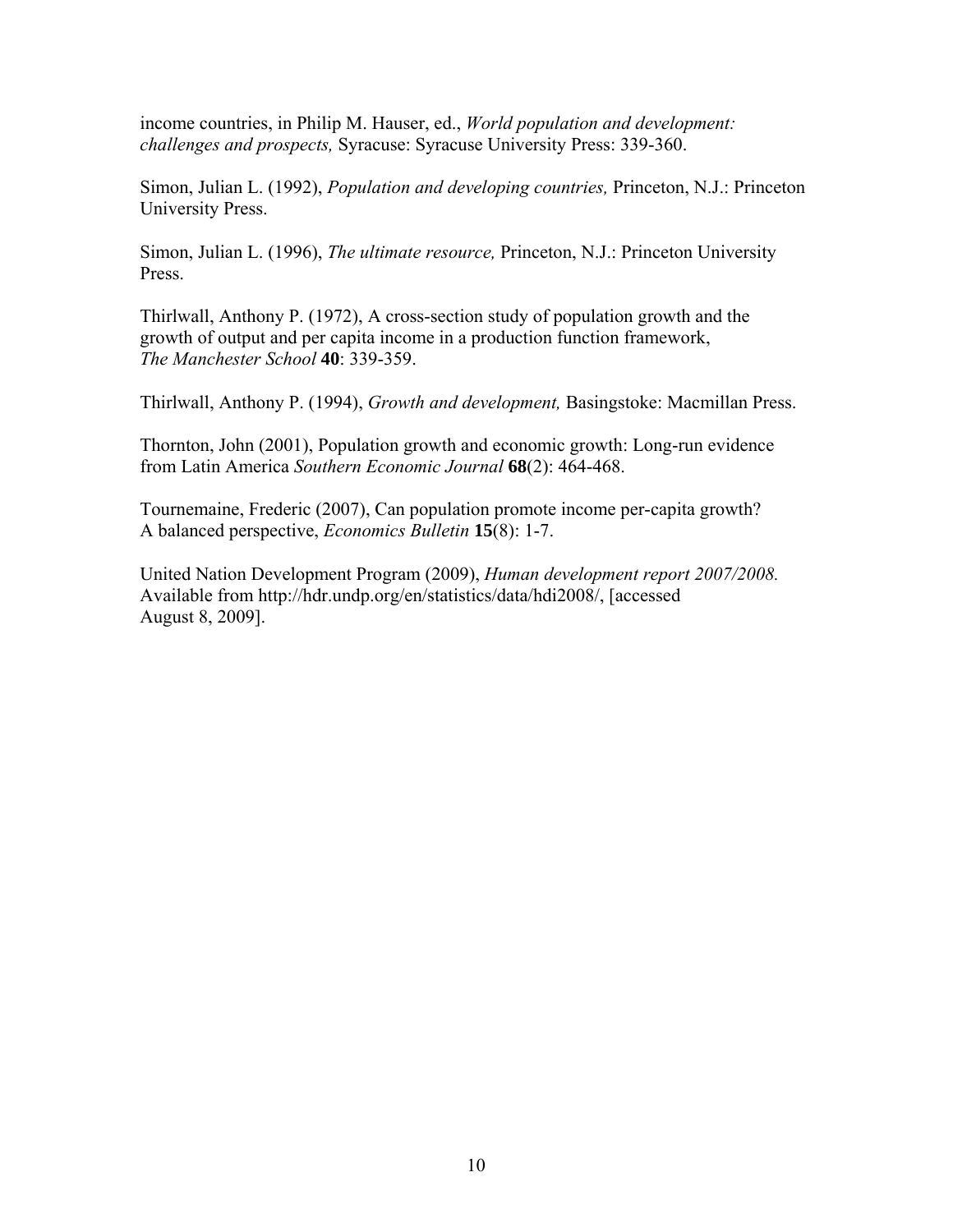# **Appendix**





Source: UNDP, 2009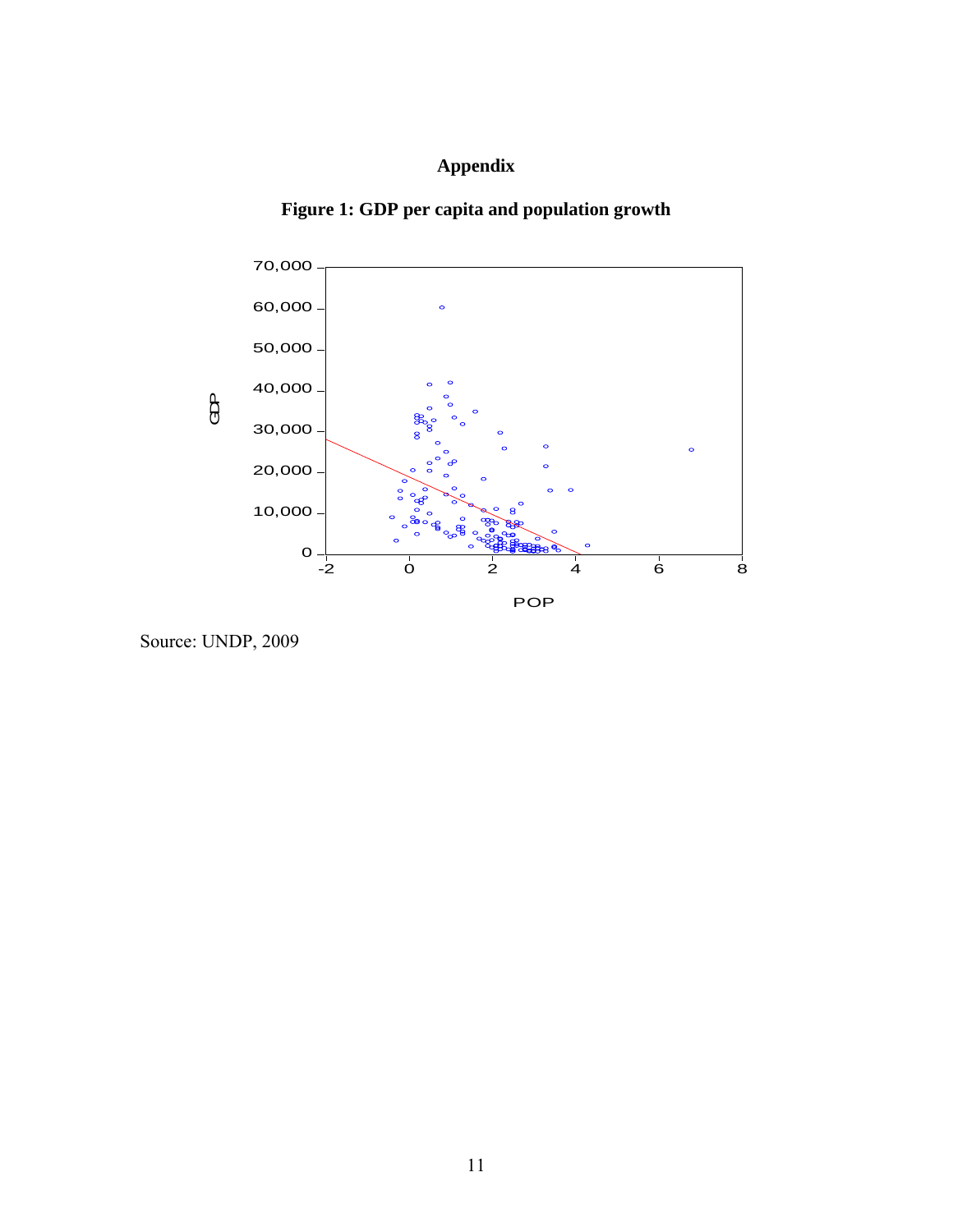

**Figure 2: First sample split, using HDI 2005** 

**Figure 3: Second sample split (HDI2005>0.804) based on HDI 2005** 

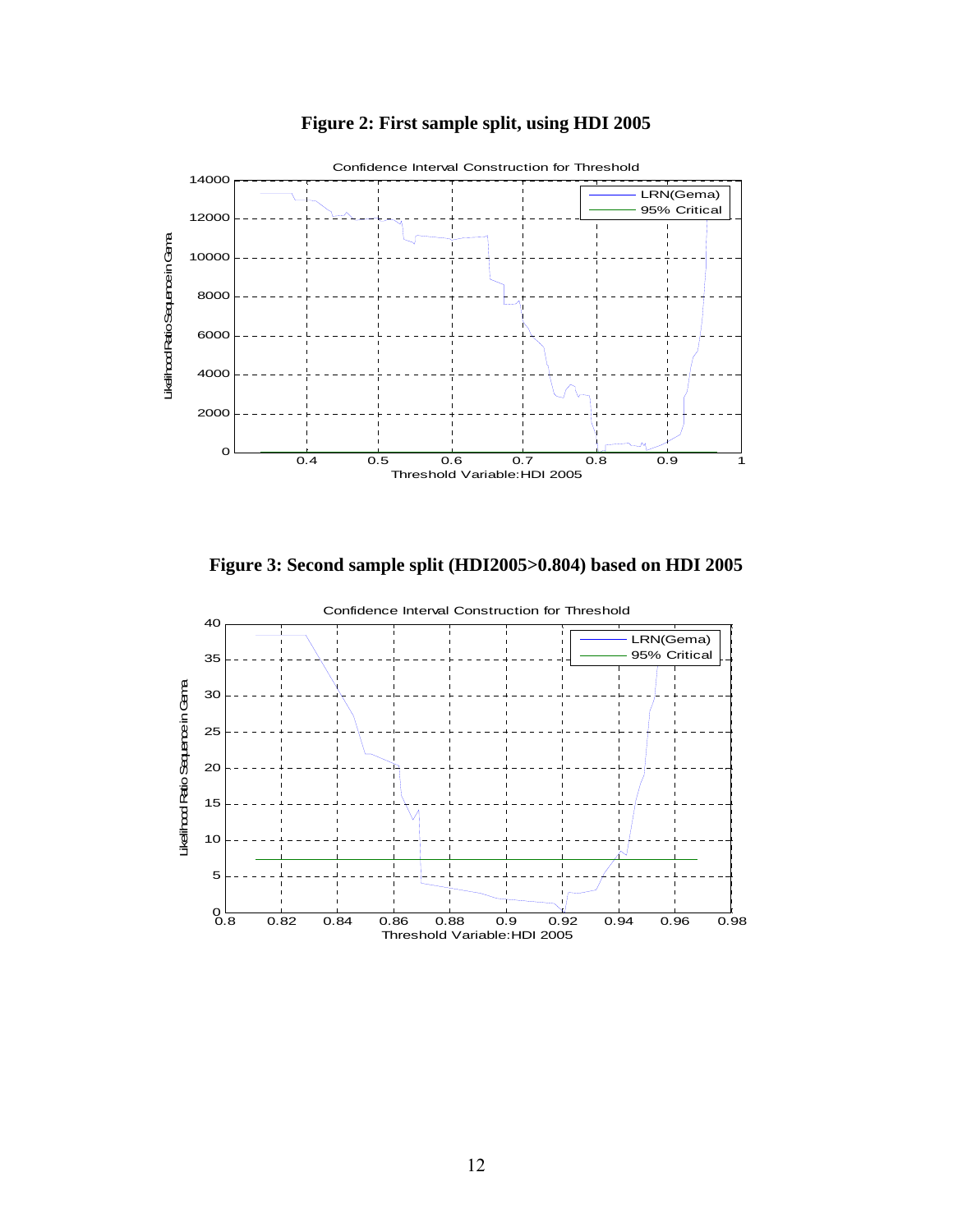

**Figure 4: Second sample split (HDI2005**≤**0.804), using HDI 2005**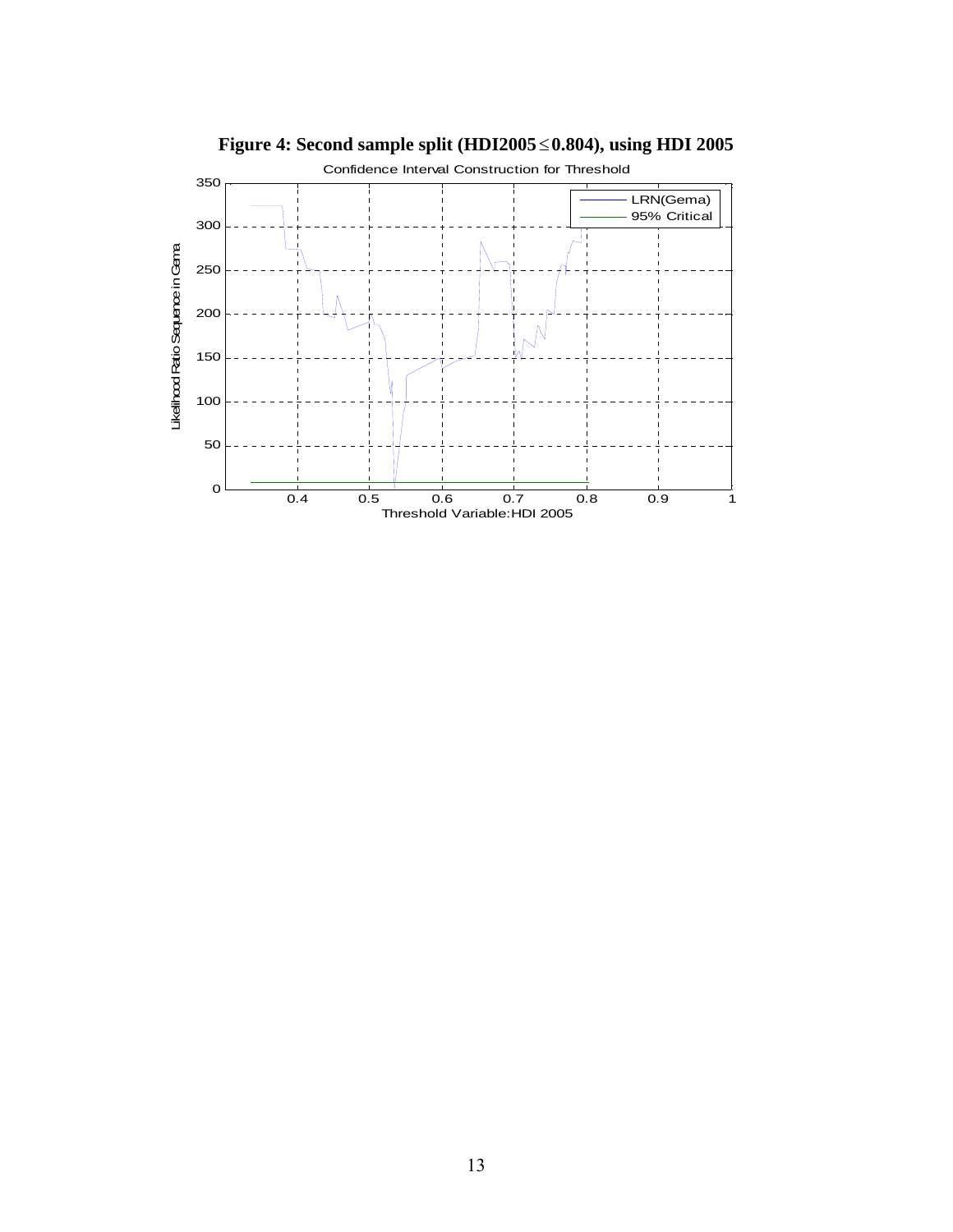|                    | <b>Regime 1</b>                                                         | <b>Regime 2</b>                                                         |
|--------------------|-------------------------------------------------------------------------|-------------------------------------------------------------------------|
|                    | Countries with a<br>low level of human development<br>$(HDI \le 0.804)$ | Countries with a<br>high level of human<br>development<br>(HDI > 0.804) |
| <b>Constant</b>    | $8.414**$<br>(0.267)                                                    | $10.876**$<br>(0.251)                                                   |
| <b>Population</b>  | $-0.290**$                                                              | 0.071                                                                   |
| growth             | (0.078)                                                                 | (0.092)                                                                 |
| <b>Infant</b>      | $-0.013**$                                                              | $-0.062**$                                                              |
| <b>Mortality</b>   | (0.001)                                                                 | (0.013)                                                                 |
| Gini               | $0.023**$                                                               | $-0.013$                                                                |
| <b>Coefficient</b> | (0.005)                                                                 | (0.009)                                                                 |
| <b>Observation</b> | 78                                                                      | 39                                                                      |
| <b>R-squared</b>   | 0.665                                                                   | 0.633                                                                   |

# **Table 1: Threshold regression analysis of the two-regime model**